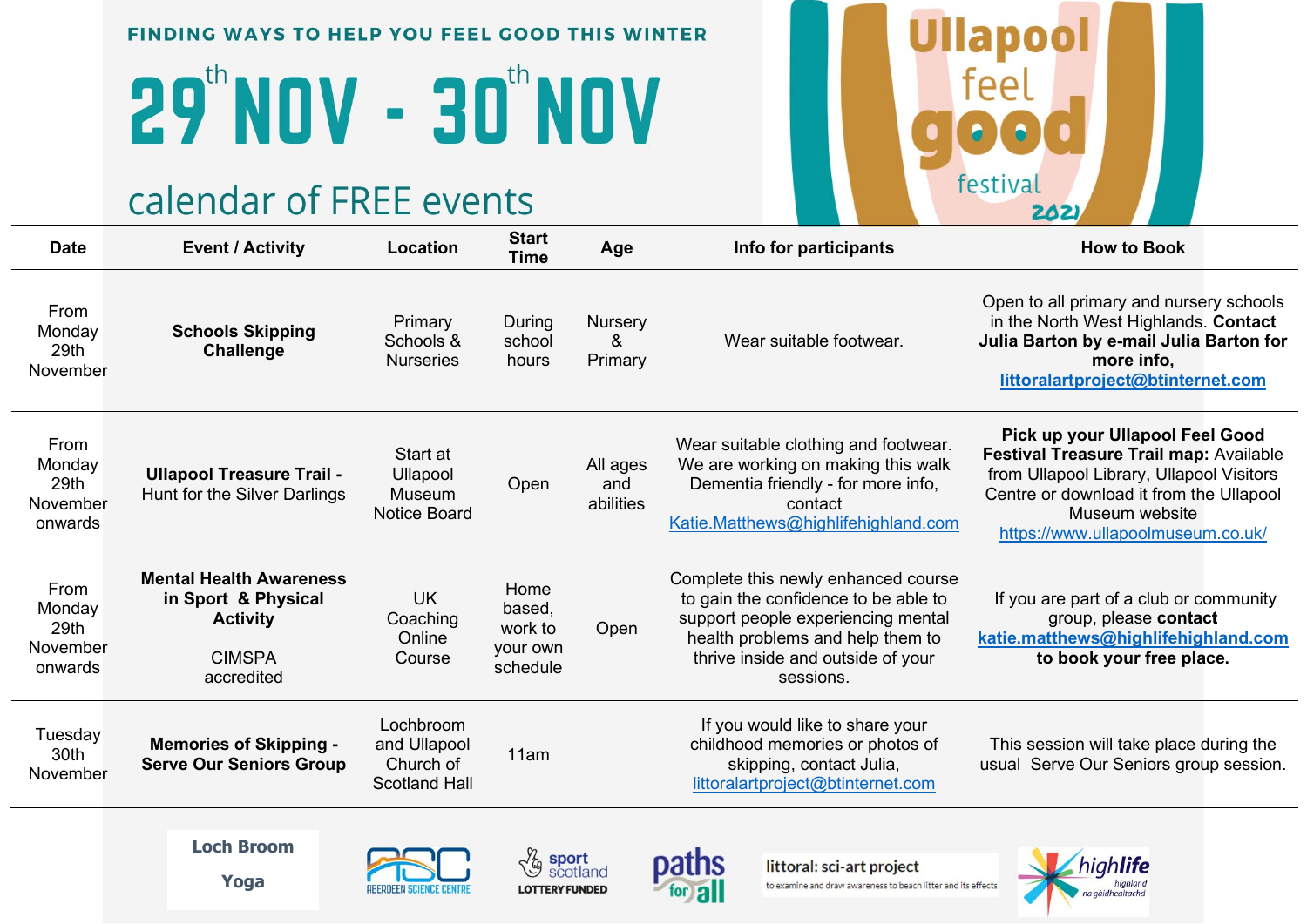## 1<sup>st</sup> DEC - 4<sup>th</sup> DEC

## calendar of FREE events



| <b>Date</b>               |                                                                                                                                                | <b>Event / Activity</b>                                                                                                                  | Location                                             | νιαι ι<br><b>Time</b>           | Age                        | <b>How to Book</b>                                                                                                                                                                    |
|---------------------------|------------------------------------------------------------------------------------------------------------------------------------------------|------------------------------------------------------------------------------------------------------------------------------------------|------------------------------------------------------|---------------------------------|----------------------------|---------------------------------------------------------------------------------------------------------------------------------------------------------------------------------------|
| Wednesday<br>1st December |                                                                                                                                                | <b>Feel Good: Creative Smoothie</b><br>making workshop with a focus on the link between<br>nutrition, mental health, and sustainability. | Youth<br>Space                                       | 6pm                             | ages<br>$11 - 18$          | <b>Contact Yvonne Boa - Youth Development Officer,</b><br>07825754850<br>yvonne.boa2@highlifehighland.com                                                                             |
| Wednesday<br>1st December | <b>Memories of Skipping - Dolphin Group</b>                                                                                                    |                                                                                                                                          |                                                      | 2pm                             |                            | This session will take place during the usual Serve Our<br>Seniors group session.                                                                                                     |
| Wednesday<br>1st December | <b>Come &amp; Try: Digital Microscopes on loan with</b><br>Aberdeen Science Centre & Biodiversity talk with<br><b>HLH Countryside Rangers.</b> |                                                                                                                                          | Ullapool<br>Library                                  | Afternoon<br>from 2pm           | ages<br>$3+$               | Pick up a kit from Ullapool Library using your High Life<br>Highland card and contact Fiona for digital resources<br>to help you explore!<br>Email: fiona.mackenzie@asc.scot          |
| Thursday 2nd<br>December  | <b>Science of Self Care</b><br>An informal workshop looking at the whets, whys and<br>how of mental health and mental illness.                 |                                                                                                                                          | Online<br>Workshop                                   | 7pm                             |                            | Book via Aberdeen Science Centre's Eventbrite page<br>https://www.eventbrite.co.uk/e/the-science-of-self-<br>care-tickets-217878138377                                                |
| Saturday 4th<br>December  |                                                                                                                                                | Yoga<br>Accessible, gentle yoga with Loch Broom Yoga                                                                                     | Assynt<br>Room,<br>Macphail<br>Centre,<br>Ullapool   | 10:00                           | $18+$                      | To book, contact Alice, alicemikietyn@gmail.com or<br>via call 07985730603<br>Wear comfortable clothes, bring a yoga mat & blanket if<br>possible you have them                       |
| Saturday 4th<br>December  |                                                                                                                                                | <b>Ullapool Feel Good Festival</b><br><b>Community Skipping - Drop In</b>                                                                |                                                      | $11am -$<br>1pm<br>&<br>2pm-3pm | All<br>ages &<br>abilities | No need to Book,<br>everyone is invited to come and try our recycled OCEAN<br>PLASTIC skipping ropes,<br>More info & weather check:<br>https://www.facebook.com/LittoralsciArtProject |
|                           | <b>Loch Broom</b><br>Yoga                                                                                                                      | ABERDEEN SCIENCE CENTRE                                                                                                                  | <b>La sport</b><br>scotland<br><b>LOTTERY FUNDED</b> | paths<br>for all                |                            | littoral: sci-art project<br>to examine and draw awareness to beach litter and its effects<br>na aàidhealtacha                                                                        |

 $C + 2r +$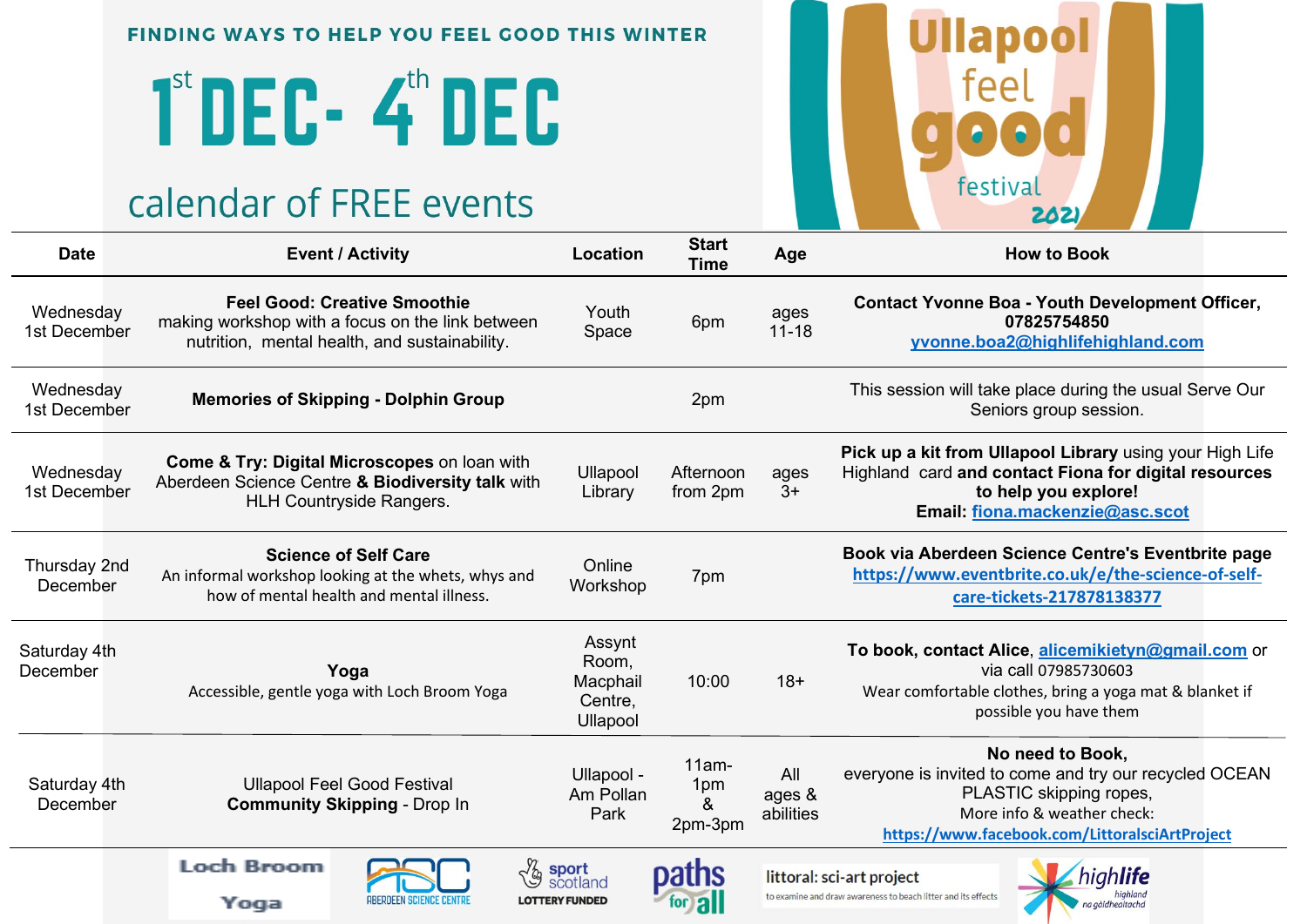5th DEC

## calendar of FREE events



| <b>Date</b>            | <b>Event / Activity</b>                                                    | Location                           | <b>Start</b><br>Time                | Age                        | Other info for<br>participants                                                                                                                                                                                    | <b>How to Book</b>                                                                                                                                                                           |
|------------------------|----------------------------------------------------------------------------|------------------------------------|-------------------------------------|----------------------------|-------------------------------------------------------------------------------------------------------------------------------------------------------------------------------------------------------------------|----------------------------------------------------------------------------------------------------------------------------------------------------------------------------------------------|
| Sunday 5th<br>December | <b>Come &amp; Try: Digital Microscopes</b><br>with Aberdeen Science Centre | Lochbroom<br>Leisure<br>Centre     | 11am                                | ages<br>$3+$               | Science Explorer Kits are<br>available for a 2 week loan<br>period from Ullapool<br>Library                                                                                                                       | Pick up a kit from Ullapool Library using your<br>High Life Highland card & contact Fiona for<br>digital resources to help you explore!<br>Email: fiona.mackenzie@asc.scot                   |
| Sunday 5th<br>December | <b>Ullapool Feel Good Festival</b><br><b>Community Skipping - Drop In</b>  | Coigach -<br>Old Dornie<br>Harbour | $11am -$<br>1pm<br>&<br>2pm-<br>3pm | All<br>ages &<br>abilities | Weather dependent. Wear<br>suitable outdoor clothing<br>and footwear                                                                                                                                              | No need to Book,<br>everyone is invited to come and try our recycled<br><b>OCEAN PLASTIC skipping ropes,</b><br>More info & weather check:<br>https://www.facebook.com/LittoralsciArtProject |
| Sunday 5th<br>December | <b>Ullapool Rainbow Run</b>                                                | Morefield<br><b>Pitch</b>          | 11am                                | All<br>ages &<br>abilities | Please wear clothes you don't<br>mind getting Holi-powder on<br>(wear white for the best effect)<br>Bring some sunglasses/goggles<br>to protect your eyes. Please<br>follow COVID restrictions when<br>attending. | Contact Ben Bruce to book, Tel: 07788387487<br>Ben.bruce@highlifehighland.com<br>Twitter: @HLHSport<br>Instagram: @HLHActiveSchools                                                          |



Yoga



**La sport**<br>scotland **LOTTERY FUNDED** 



littoral: sci-art project to examine and draw awareness to beach litter and its effects